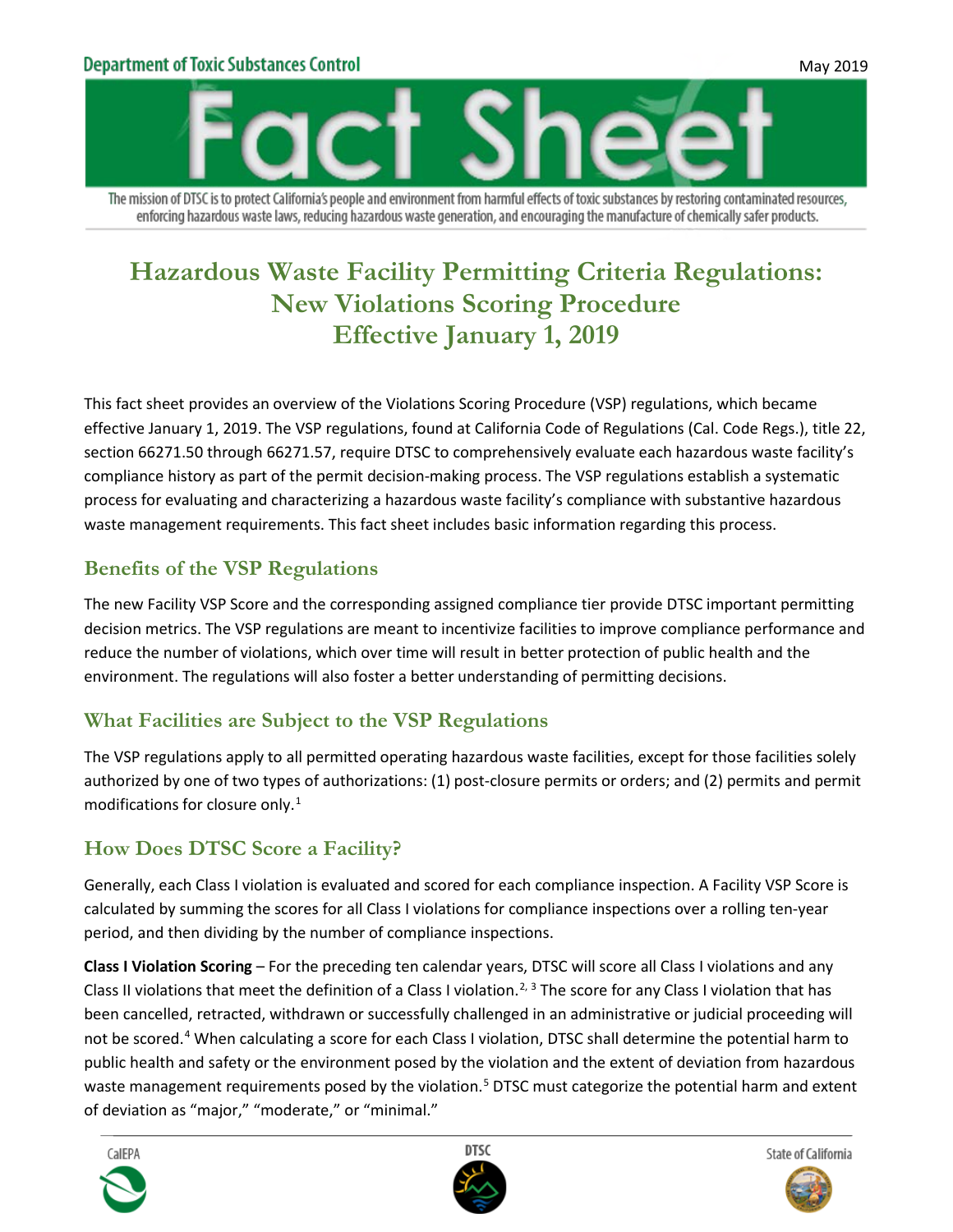DTSC shall use the matrix shown in Figure 1 to determine the score for each Class I violation, selecting the score from the matrix cell that corresponds to the appropriate potential harm and extent of deviation categories.

DTSC shall also make an adjustment for repeat violations only if the owner or operator has been given at least one Summary of Violations at the same facility within the prior three years or last three compliance inspections, whichever time period is longer. See Figure 2 for a matrix depicting the adjustment for repeat Class I violations.

#### Figure 1. Matrix for Scoring Class 1 Violations

|                            | <b>Potential Harm</b> |              |                 |                |
|----------------------------|-----------------------|--------------|-----------------|----------------|
| <b>Extent of Deviation</b> |                       | <b>Major</b> | <b>Moderate</b> | <b>Minimal</b> |
|                            | <b>Major</b>          | 25           | 20              | 15             |
|                            | <b>Moderate</b>       | 20           | 15              | 6              |
|                            | <b>Minimal</b>        | 15           | 6               |                |

#### Figure 2. Adjustment for Repeat Class 1 Violations

| <b>Adjustment Factors for Repeat</b><br><b>Violations</b> | Circumstance             |  |
|-----------------------------------------------------------|--------------------------|--|
| Upward Adjustment of 25 percent                           | Second instance          |  |
| Upward Adjustment of 50 percent                           | Third instance           |  |
| Upward Adjustment of 100<br>percent                       | Fourth or more instances |  |

**Provisional and Final Inspection Violation Scores** – Each compliance inspection for the past ten years is given a provisional inspection violation score. Additionally, all inspections that occurred after the effective date of the VSP regulations (January 1, 2019), will also be given a provisional inspection violation score. A provisional inspection violation score is the sum of the scores for all Class I violations found during the compliance inspection and adjusted for repeat violations.<sup>[6](#page-3-5)</sup> If a compliance inspection has no Class I violations the inspection violation score is zero.

A facility can dispute a provisional inspection violation score by filing a Provisional Inspection Violation Score Dispute Document ("Dispute Document") within 60 days of DTSC sending the provisional inspection violation score. The contents of the Dispute Document are outlined in the regulations. [7](#page-3-6) DTSC's dispute resolution official will then issue a written decision granting or denying, in whole or in part, the relief sought by the facility. The dispute resolution official's decision will become the final inspection violation score. If a facility does not file a Dispute Document within the applicable time frame, the provisional inspection violation score becomes final. Final inspection violation scores are not subject to additional administrative dispute resolution.<sup>[8](#page-3-7)</sup>

**Annual Facility VSP Scores** – The Facility VSP Score calculation includes all Class I violations that are found during DTSC compliance inspections over a rolling ten-year period. The sum of all final inspection violation scores is then divided by the number of compliance inspections that occurred during the preceding ten-year period. The resulting number is the Facility VSP Score. Each year, DTSC will re-calculate the Facility VSP Scores for the prior ten years. This time span only includes calendar years.<sup>[9](#page-3-8)</sup> For example, the 2019 Facility VSP Score will include all inspection violation scores for compliance inspections that occurred between January 1, 2009, and December 31, 2018. The 2020 Facility VSP Score will include all inspection violation scores for compliance inspections that occurred between January 1, 2010, and December 31, 2019.

**Notification and Posting of Facility VSP Scores** – On or before September 30 of each calendar year, DTSC shall provide written notice to each facility of their Facility VSP Score through December 31 of the prior calendar year. DTSC will post on its website the Facility VSP Score and compliance tier assignment for each permitted operating hazardous waste facility by December 31 each year.<sup>[10](#page-3-9)</sup>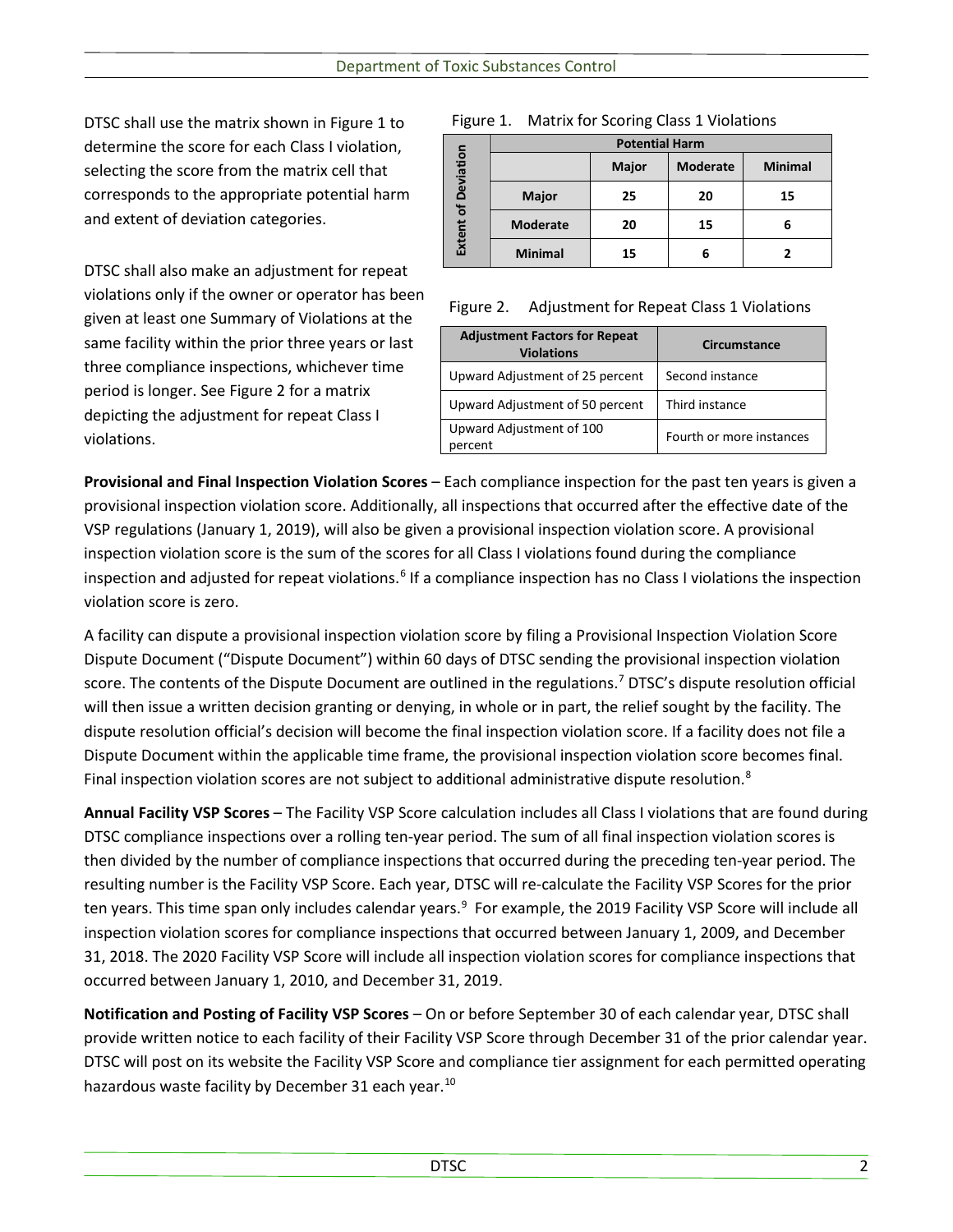## **Compliance Tiers**

DTSC shall assign a facility to a compliance tier based on the Facility VSP Score.<sup>[11](#page-3-10)</sup> A Facility will be assigned to one of the following three compliance tiers: "acceptable," "conditionally acceptable," and "unacceptable."

**"Acceptable"** – A facility that receives a Facility VSP Scores of less than 20 shall be designated as having a Facility VSP Score that is "acceptable." A compliance tier assignment of "acceptable" is not subject to additional administrative dispute resolution.

**"Conditionally Acceptable"** – A facility that receives a Facility VSP Score equal to or greater than 20 and less than 40 shall be designated as having a Facility VSP Score that is "conditionally acceptable." A compliance tier assignment of "conditionally acceptable" is not subject to additional administrative dispute resolution.

Facilities that receive a final compliance tier assignment of "conditionally acceptable" are required to comply with additional requirements outlined in the regulations.<sup>[12](#page-3-11)</sup> A facility that receives a "conditionally acceptable" compliance tier assignment will be required to prepare and provide at least two third-party compliance audits to DTSC.<sup>[13](#page-3-12)</sup> A compliance audit is a detailed review of the facility's hazardous waste operations to assess compliance with applicable environmental laws and regulations, identify violations, and recommend actions needed to return to compliance. Federal

facilities may prepare and submit to DTSC a facility self-disclosure audit using an internal auditor. Upon review, DTSC may then impose other permit restrictions or enhancements, mitigation measures, or even prohibitions on some hazardous waste management activities — deemed necessary to protect human health, safety, or the environment.<sup>[14](#page-3-13)</sup>

**"Unacceptable"** – A facility that receives a Facility VSP Score equal to or greater than 40 shall be designated as having a Facility VSP Score that is "unacceptable." DTSC is required to initiate permit denial, suspension, or revocation proceedings for facilities that receive a final compliance tier assignment of "unacceptable."[15](#page-3-14)

A facility may challenge an "unacceptable" compliance tier rating. If a facility does not challenge the compliance tier assignment, the facility's "unacceptable" compliance tier assignment will become final sixty (60) days after DTSC's written notice of the

facility's compliance tier assignment.<sup>[16](#page-3-15)</sup> If a facility submits a written notice challenging its "unacceptable" compliance tier assignment within sixty (60) days, a public meeting will take place where DTSC will present the grounds for assigning the facility an "unacceptable" compliance tier and the facility will demonstrate its opposition.<sup>[17](#page-3-16)</sup> The public is also provided an additional public comment period to weigh in on the pending permit decision. DTSC will issue a written decision regarding the facility's challenge of its "unacceptable" compliance tier assignment, which will then constitute the facility's final compliance tier assignment.

DTSC may still grant a permit or a permit modification to a facility given an "unacceptable" compliance tier assignment if DTSC determines the operation of the facility will not pose a threat to public health, safety, or the environment.<sup>[18](#page-3-17)</sup> However, DTSC is required by the VSP regulations to impose mandatory permit restrictions, which include limiting the length of the permit, requiring additional audits, and requiring the correction for all potential harm associated with the facility operations.<sup>[19](#page-3-18)</sup>

**"Conditionally Acceptable" (20 or greater and less than** 

"**Acceptable" (less than 20)**

**"Unacceptable" (40 or greater)**